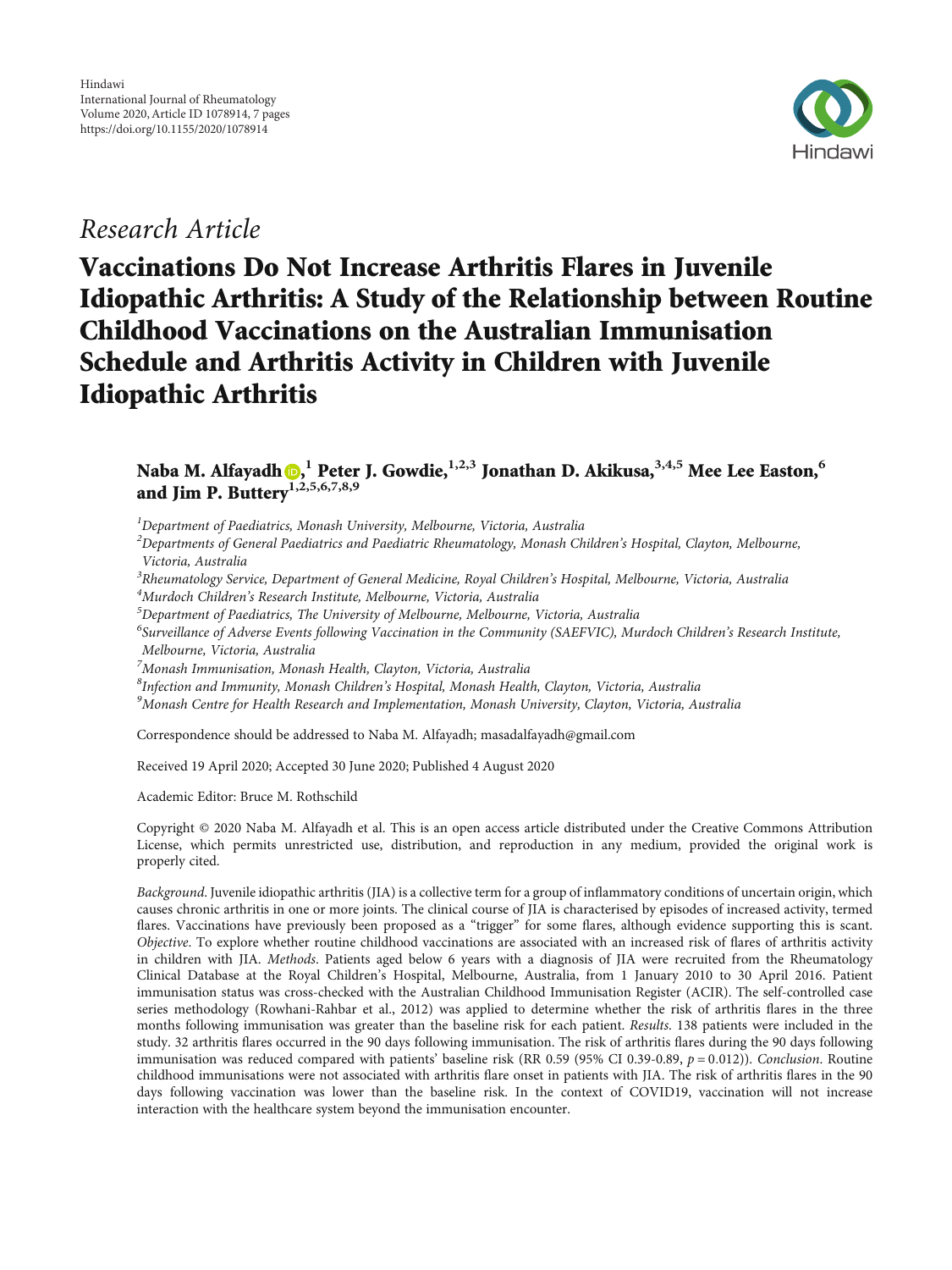## 1. Introduction

Juvenile idiopathic arthritis (JIA) is the term used to describe a group of autoimmune inflammatory rheumatologic conditions in childhood whose hallmark feature is chronic arthritis [\[1](#page-4-0)–[3](#page-4-0)]. Affecting 1 in 1000 Australian children [[1, 2,](#page-4-0) [4](#page-5-0), [5\]](#page-5-0), JIA is characterised by a relapsing and remitting course with periods of complete quiescence, followed by periods of active synovitis, called flares [[1](#page-4-0)]. While the triggers for most flares remain uncertain, they may be precipitated by viral illnesses or changes in medication [\[1](#page-4-0)–[3](#page-4-0)].

Vaccination initiatives prevent millions of deaths annually through the prevention of communicable diseases [\[6](#page-5-0)–[9](#page-5-0)]. However, in children with immunological conditions, such as JIA, the safety of vaccinations has been questioned by parents and healthcare providers [\[10](#page-5-0)–[12](#page-5-0)]. Concerns regarding vaccination possibly initiating flares of disease affect clinician behaviour in immunising children with JIA. Independent surveys in Britain and Brazil have demonstrated that clinician uncertainty and concern about the contribution of vaccinations to flares resulted in discordance in vaccination practice [[10](#page-5-0), [11](#page-5-0)]. Some delayed vaccination until certain criteria, such as being well for a certain period, were met, while others vaccinated regardless [\[11, 12](#page-5-0)].

A variety of studies have tried to address this issue previously. 17 of the 24 studies identified in the available literature were conducted in a European setting [\[13](#page-5-0)–[38](#page-6-0)], and most studies were small, with only four analysing over 100 children [[16](#page-5-0), [21](#page-5-0), [23](#page-5-0), [36\]](#page-6-0). There was one randomised controlled study [\[23\]](#page-5-0), addressing the safety of the combined measles-mumps-rubella (MMR) vaccine. Many studies included flare activity as a secondary outcome, with flare activity assessed by parent interview 3-6 months post vaccination. Four routine vaccinations have not previously been assessed in children with JIA: diphtheria-tetanus-pertussis (DTP), Haemophilus influenzae type B (Hib), inactivated polio vaccine (IPV), and the rotavirus vaccine [\[13](#page-5-0)–[21, 23](#page-5-0)–[38\]](#page-6-0). As the onset of JIA is typically after the first year of life, infant immunisations are less studied.

We sought to examine whether there was a temporal correlation between routine vaccination in early childhood and flares of arthritis in an Australian cohort of patients with JIA to help inform vaccination recommendations for healthcare providers and patients.

## 2. Methods

A retrospective cohort study was performed using the Rheumatology Database at the Royal Children's Hospital (RCH) in Melbourne, Australia. This database is a rheumatologyspecific clinical tool used in the inpatient and outpatient context to document patient clinical encounters. Clinical information from medical staff, specialist rheumatology nursing staff, parent phone calls, and general practitioner phone calls are entered at the time of the clinical encounter for all patients. Data was extracted and reviewed for all patients seen between 1 January 2010 and the 30 April 2016. Additional dates of vaccine administration were accessed from the Australian Childhood Immunisation Register (ACIR), a centralised database which enables registered vaccine providers to record vaccination administration information for Australian children. Patient demographics, disease activity at time of review or contact, and immunisation data were then collected for analysis.

All patients in the database under the age of 6 years who had a diagnosis of JIA and who were seen during the study period were potentially eligible for inclusion. The other inclusion criteria were as follows: (a) received an immunisation during the study period; (b) had four or more rheumatology consultations, to provide a sufficient baseline for the degree of flare propensity for each patient; and (c) had complete ACIR immunisation data for the period studied. Children over the age of 6 years were not included as accurate immunisation data for this population was not available.

Disease duration was calculated from diagnosis to the end of the control period in the study. The first visit to the Rheumatology Clinic at the Royal Children's Hospital was used as a proxy for the date of diagnosis, and the time of a child's  $7<sup>th</sup>$ birthday was used as the proxy for the end of the control period.

Medication exposure for children at the time of vaccination was assessed by evaluating the medical visits 6 months prior to vaccination and recording the medication plan for the time leading up to vaccination. As some children had more than one vaccination analysed in our study, medication exposure was assessed through the number of vaccination episodes, rather than the number of children. For the purposes of the study, it was assumed that all study participants adhered to the plan outlined by their physician.

An arthritis flare (in either the post vaccination risk interval or the control periods) was defined as specific a mention of "flare" in clinician notes, a documented increase in medication dose, or a documented increase in joint count.

It was anticipated that the exact timing of flare onset in JIA can be difficult to establish and that dates of flare onset entered on the database would be approximate. As such, a standardised approach was taken to determine the date of onset of flares to ensure consistency in data interpretation (Appendix [A](#page-4-0)).

2.1. Patient Consent. This study was exempted from obtaining individual patient consent due to it being a retrospective clinical audit of vaccination administration and arthritis flares.

2.2. Ethics. This study received ethics approval from the Royal Children's Hospital's (RCH) Human Research Ethics Committee (36085A) and from Monash University's Human Research Ethics Committee (CF16/1818–2016000931).

2.3. Statistical Analysis. The self-controlled case series (SCCS) methodology is an accepted pharmacovigilance technique for analysing adverse events following discrete interventions, including immunisations [[39](#page-6-0)–[41\]](#page-6-0). The SCCS was designed for the analysis of the temporal association between a time-dependent exposure, such as medication or immunisation and an outcome [[40](#page-6-0), [41\]](#page-6-0).

The SCCS methodology divides the study period into the risk interval and the control interval (Figure [1](#page-2-0)). The risk interval is the period following the administration of a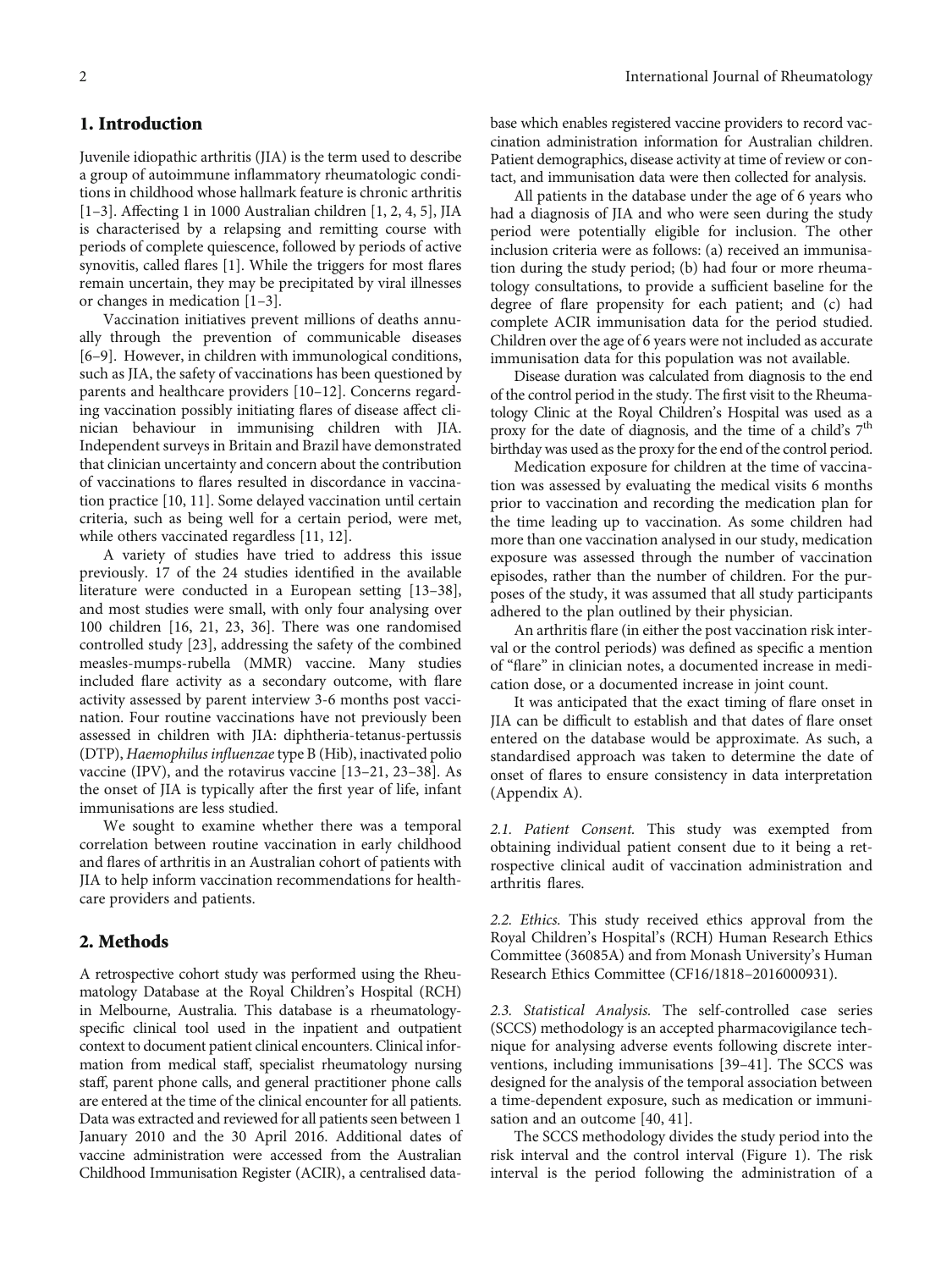<span id="page-2-0"></span>

Figure 1: Intervals of analysis in the self-controlled case series methodology.

| JIA subtype                              | Number (%) | Female (%) | Mean disease duration |  |
|------------------------------------------|------------|------------|-----------------------|--|
| Oligoarticular                           | 66 (48.6)  | 49 (73%)   | 3.7                   |  |
| Oligoarticular extended                  | 12(8.7)    | 10 (83%)   | 3.2                   |  |
| Polyarticular rheumatoid factor negative | 27 (19.6%) | 20 (74%)   | 3.6                   |  |
| Systemic JIA                             | $8(5.8\%)$ | 5(63%)     | 3.1                   |  |
| Psoriatic                                | $5(3.6\%)$ | 1(20%)     | 3.3                   |  |
| Enthesitis-related arthritis             | 1(0.72%)   | $0(0\%)$   | 1.8                   |  |
| Undifferentiated                         | 19 (13.8%) | 12 (63%)   | 3.9                   |  |
| Total                                    | 138        | 97         |                       |  |

TABLE 1: JIA patient demographics by subtype.

vaccine in which the risk of a flare is expected to be impacted by the exposure. The risk interval selected was three months (90 days) following vaccination. The control periods were the periods during which the child was a participant in the Rheumatology Database before vaccination and after the risk interval [\[42](#page-6-0)]. The duration of the control interval varied between a few months and up to 4 years for the studied population. The rate of flares per day observed was calculated for each patient in their risk and control periods.

Two sensitivity analyses were performed to evaluate the findings of this study. The first excluded any uncertain flare dates by censoring all patients for whom flare dates were not accurately recorded by the clinician at the time of the clinical encounter and for whom the standardised data entry approach recorded the visit date as the flare date. The second sensitivity analysis reduced the risk window to 42 days and included only patients with certain flare onset dates.

## 3. Results

One hundred and thirty-eight children with JIA were included; 70% were female. The median age at first visit was 3.2 years (range 1.1-6.0), and the median disease duration was 3.8 years from diagnosis. The JIA subtype and gender distribution are summarised in Table 1. The majority (*n* = 79, 57.3%) had oligoarticular JIA. No child had rheumatoid factor positive polyarticular JIA.

60% of the children included were on treatment with immunosuppressive therapy in the 6 months prior to vaccination. Therapy included methotrexate (22%), NSAIDS - mainly naproxen (21%), intra-articular steroid injections (9%), oral prednisolone (4%), adalimumab (3%), and etanercept (1%).

During the 90 days following immunisation, children were less likely to experience arthritis flares than during the control interval. The relative risk of arthritis flares occurring in the postvaccination window was 0.59 (95% CI 0.39-0.89). The sensitivity analyses were consistent with the primary analysis (Table [2](#page-3-0)).

#### 4. Discussion

This study has further confirmed the safety of routine childhood vaccinations in children with JIA. Our study design enabled us to study all vaccinations administered to children beyond 12 months of age with JIA across their early childhood. These include, for the first time, DTP, Hib, and the inactivated poliovirus vaccination.

Previous studies each analysed 3 vaccinations or less, with 21 studies analysing a single vaccine. Our study is the first to look at how the Australian National Immunisation Program schedule in its entirety affects children. These results offer strong support for the vaccination of children aged under 6 years with JIA. The Australian Immunisation Schedule is comprehensive, containing vaccine antigens shared with many international programs.

Our results augment previous studies, most of which found no increased risk of flare following vaccination [\[13](#page-5-0)–[38\]](#page-6-0). Of the 24 studies identified in our literature review, only one case report attributed a flare in an 11-year-old female patient with systemic JIA to monovalent rubella vaccine [\[37](#page-6-0)].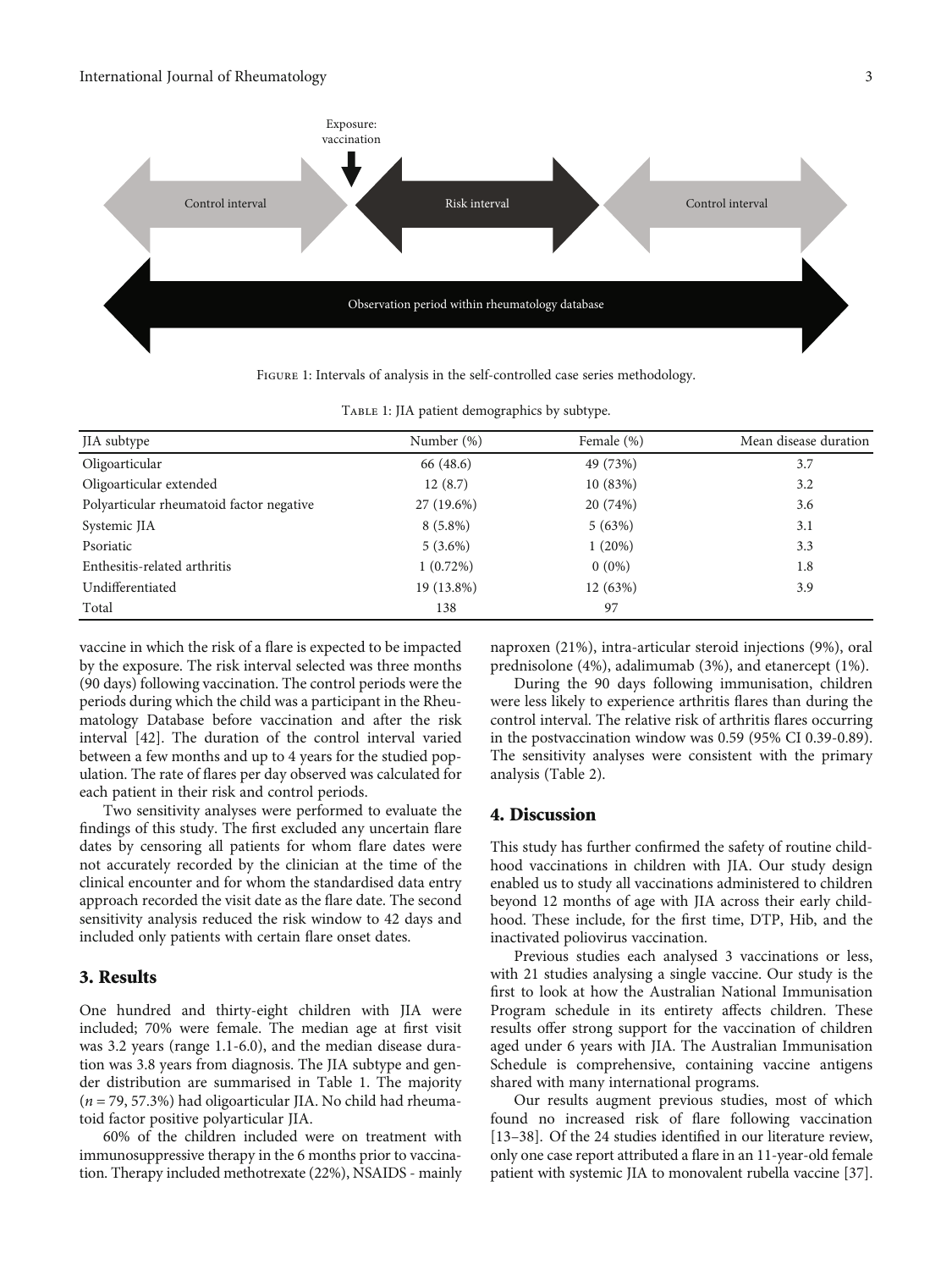TABLE 2: Self-controlled case series analyses.

<span id="page-3-0"></span>

| Analysis                                                                                       | RR (95% CI)               |       |     | p value Patients $(n)$ Arthritis flares $(n)$ |
|------------------------------------------------------------------------------------------------|---------------------------|-------|-----|-----------------------------------------------|
| Primary analysis risk interval: 90 days                                                        | $0.59$ (95% CI 0.39-0.89) | 0.012 | 138 | 32                                            |
| Sensitivity analysis 1; RI: 90 days, excluding nonspecific flare dates 0.38 (95% CI 0.21-0.67) |                           | 0.009 | 122 | 16                                            |
| Sensitivity analysis 2; RI: 42 days, excluding nonspecific flare dates 0.12 (95% CI 0.02-0.49) |                           | 0.003 | 122 |                                               |

She experienced a severe relapse of her disease, including congestive heart failure, five days after vaccination. The authors hypothesised that the association between the vaccination and this severe flare could have been due to the molecular mimicry between rubella and JIA. While monovalent rubella vaccine is not used in Australia, MMR vaccine (utilising the Wistar RA 27/3 rubella strain) was included, with 61 doses examined.

Our study is the first to employ the SCCS methodology to analyse flares in children with JIA postvaccination. The SCCS was developed for the analysis of the temporal association between a time-dependent exposure, such as a medication or immunisation, and an outcome [\[40, 41](#page-6-0)]. "Self-controlled" denotes that patients act as their own controls. This offers the advantage of negating the impact of most confounders, except for time, age, and seasonality. It controls for social status, household income, genetic risks, and many other implicit confounders [[39](#page-6-0)–[41\]](#page-6-0).

The "risk window" following vaccination when the rate of arthritis flares may potentially be increased has not been agreed upon. The risk intervals used in studies using the SCCS methodology rely largely on biological plausibility, expert opinion, and precedents in the literature. Risk windows described for potential autoimmune adverse events following immunisation typically vary between 6 weeks and 3 months. We selected 90 days (3 months) as the risk interval for our primary analysis, and six weeks was used for the sensitivity analysis, with results consistent in both analyses [[41, 43](#page-6-0)].

The reduced risk of arthritis flares postvaccinations observed in our findings may be due to several factors. Children may be generally "healthier than normal" at the time of vaccination (the "healthy vaccinee effect"), as parents and providers may delay vaccination until children are free of viral infections and have been generally well for a period of time. Secondly, every vaccination represents an interaction with a healthcare provider who may have initiated an intervention or changed a child's medications, resulting in improved health in the 90 days following vaccination.

Potential limitations of our study include the use of the clinical Rheumatology Database for retrospective research, which includes subjective free-text clinical notes, and the inability to examine beyond 6 years of age due to the lack of information in the ACIR after this age. To mitigate these risks, we utilised the inclusion criteria requiring patients to have sufficient data on the ACIR & Rheumatology Databases and created standardised Rheumatology Database extraction and study data entry rules (Appendix [B](#page-4-0)). On 30 September 2016, Australia introduced an all-age immunisation database, the Australian Immunisation Register, an extension of the ACIR [[43\]](#page-6-0). As the AIR accrues more immunisation status information for older children with JIA, the assessment of Table 3: National Immunisation Schedule for Australian children, organised by the ages at which the immunisations are recommended [\[7](#page-5-0)].

| Age       | Vaccine                                     |  |  |
|-----------|---------------------------------------------|--|--|
| Birth     | Hep B                                       |  |  |
| 2 months  | DTP-IPV-Hep B-Hib, PCV, RV5                 |  |  |
| 4 months  | DTP-IPV-Hep B-Hib, PCV, RV5                 |  |  |
| 6 months  | DTP-IPV-Hep B-Hib, PCV, RV5                 |  |  |
| 12 months | Hib-Men C, MMR                              |  |  |
| 18 months | $VZV$ - until 2013<br>2013 onward-MMRV, DTP |  |  |
| 4 years   | DTP-IPV                                     |  |  |
|           | Until 2013-MMR                              |  |  |

Hep B: hepatitis B; DTP: diphtheria-tetanus-pertussis; IPV: inactivated poliomyelitis vaccine; Hib: Haemophilus influenzae type B; PCV: pneumococcal conjugate vaccine; RV: rotavirus; Men C: meningococcal C; MMR: measles-mumps-rubella; VZV: varicella zoster.

adolescent-administered vaccinations, such as the human papilloma vaccine, will also be feasible [[43](#page-6-0)]. Finally, due to a lack of reliable ascertainment within the database, the main limitation of our study was the inability to include uveitis incidence as part of our definition of "flare." Thus, our study only analysed arthritis flares in JIA.

The flare risk following rotavirus vaccination, which is only administered in infancy, could not be analysed in our study. The youngest child who satisfied the inclusion criteria was 12 months of age, consistent with the mean age of JIA diagnosis [\[1](#page-4-0), [8\]](#page-5-0).

It is also possible that changes in therapy in the period before immunisation may have altered the risk of flare following immunisation for individual patients. Immunisation administration was independent of Rheumatology Clinic visits. Medications may have been increased if joints were active or decreased if joints were inactive. Discrete individual dosing changes were not systematically captured across the entire study period, and potential confounding related to medication changes remains a possibility. However, across the cohort, there is unlikely to have been an overall bias towards one outcome in the risk period.

## 5. Conclusion

In young children with JIA, routine childhood vaccinations do not increase the risk of arthritis flares.

These findings should encourage clinicians and families to vaccinate children even the setting of the COVID19 pandemic. Outside of the immunisation encounter, vaccination will not increase risk of flares or healthcare system interaction.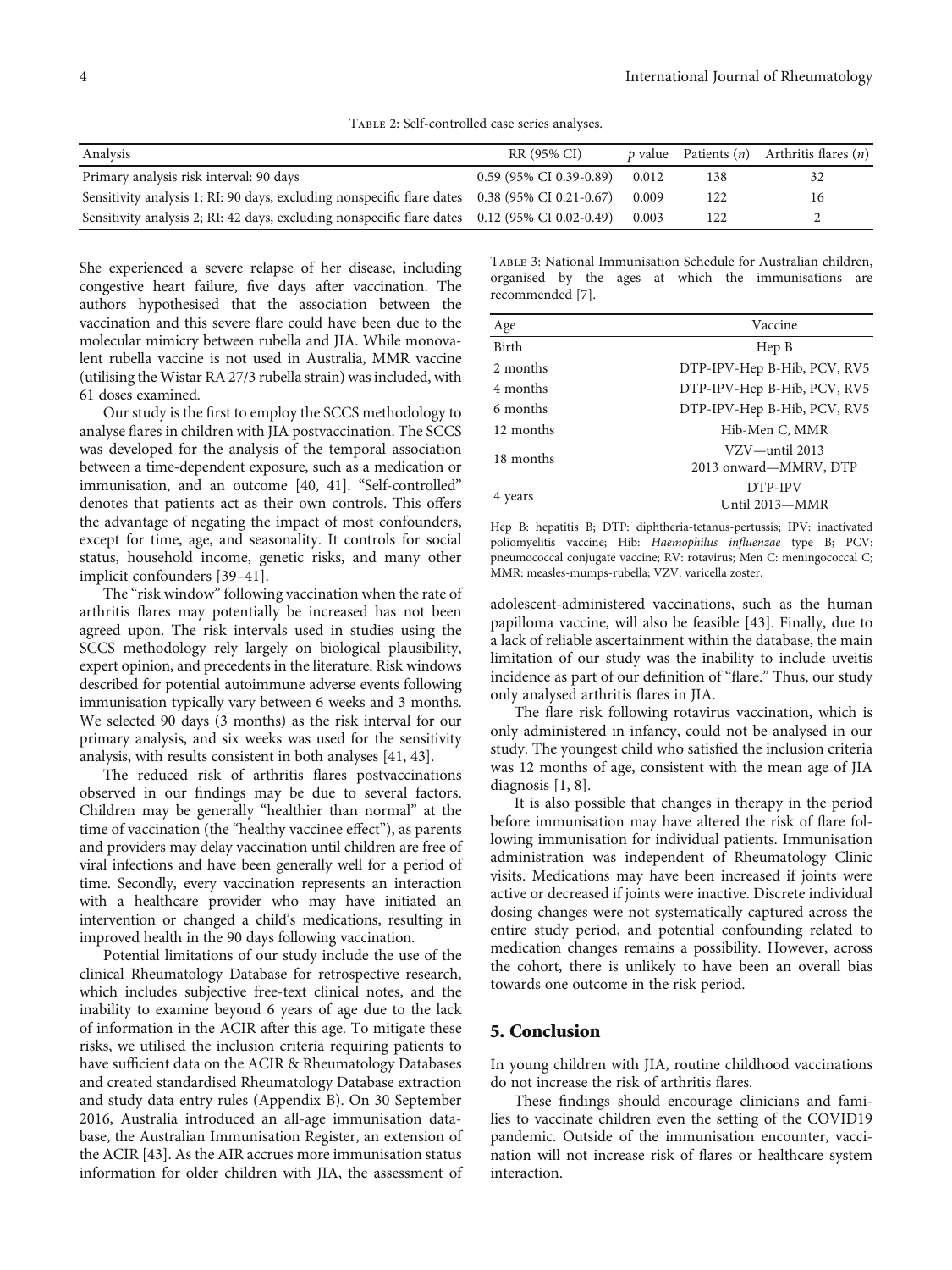## <span id="page-4-0"></span>Appendix

## A. Standardised Rules for Entering Patient Flare Data into the Electronic Database

- (1) If only the week during which the flare occurred is stated, the Monday of that week was taken as the flare date for analysis
- (2) If only the month during which the flare occurred is stated, the  $15<sup>th</sup>$  day of that month was taken as the flare date for analysis
- (3) If it is stated that the flare occurred at the "start" of the month, the first day of that month was taken as the flare date for analysis
- (4) If it is stated that the flare occurred at the "end" of the month, the last day of the month was taken as the flare date for analysis
- (5) If it is stated that the flare began "three to four weeks ago," the flare date taken for analysis purposes was the midpoint between the two stated dates
- (6) If it is stated that the flare occurred when the patient was "*x*" years old, the patient's birthday with "*x*" years added was taken as the flare date for analysis
- (7) If the flare date was not stated but a flare was clearly occurring during the visit, the visit date was taken as the flare date for analysis. However, these dates were noted and were excluded in the sensitivity analysis
- (8) If the patient was not in complete remission and another joint became involved, this was taken to be part of the same flare

## B. Immunisation Schedule and Developments during the Study Period

The Australian Immunisation Schedule is detailed in Table [3.](#page-3-0)

B.1. Changes to Immunisation Schedule during Study Period. Several changes were applied to the above immunisation schedule during the study period. In 2013, the pneumococcal conjugate vaccine (PCV) changed from 7-valent (PCV7) to 13-valent (PCV13). In infancy, diphtheria-tetanuspertussis (DTP), hepatitis B (Hep B), Haemophilus influenzae type b (Hib), and inactivated poliomyelitis (IPV) were administered as a combination hexavalent vaccine at 2, 4, and 6 months. At 12 months, the combination of Hib and Group C meningococcal conjugate vaccine was used, in conjunction with measles-mumps-rubella (MMR) vaccine dose 1 with varicella vaccine administered at 18 months of age. Dose 2 MMR was scheduled at 3.5-4 years of age with DTP-IPV combination vaccine until 2013. From 2013, dose 2 was scheduled as MMR-varicella (MMRV) at 18 months of age with an additional dose of DTP vaccine at that time. Annual trivalent inactivated influenza vaccine (TIV) or quadrivalent influenza vaccine (QIV) from 2015 was funded and recommended for children with chronic diseases including rheumatologic disease.

The oral rotavirus vaccine used in Victoria was the oral live attenuated pentavalent bovine-human reassortant vaccine (RV5) until 1 July 2017, when the schedule changed to the oral human monovalent G1P [8] (RV1) vaccine.

## Data Availability

The dataset used and analysed for this study is available from the Rheumatology Database at the Royal Children's Hospital and can only be made available through formal application to the Department of Rheumatology.

## Ethical Approval

This study received ethics approval from the Royal Children's Hospital's (RCH) Human Research Ethics Committee (36085A) and from Monash University's Human Research Ethics Committee (CF16/1818–2016000931).

#### Consent

This study was exempted from obtaining individual patient consent due to being a retrospective clinical audit of vaccination administration and flares of disease.

### **Disclosure**

The funding institutions had no role in the design of the study; the collection, analysis, or interpretation of the data; or the writing of the manuscript.

## Conflicts of Interest

The authors declare no conflicts of interest.

### Authors' Contributions

All authors developed the methodology and statistical approach. NMA and MLE analysed the data, and all authors interpreted the data and authored the manuscript. All authors read and approved the final manuscript.

## Acknowledgments

The authors wish to thank the staff of the Rheumatology Department at the Royal Children's Hospital and the families cared for by them.

## References

- [1] P. J. Gowdie and S. M. L. Tse, "Juvenile idiopathic arthritis," Pediatric Clinics of North America, vol. 59, no. 2, pp. 301– 327, 2012.
- [2] D. T. Kulas and L. Schanberg, "Juvenile idiopathic arthritis," Current Opinion in Rheumatology, vol. 13, no. 5, pp. 392– 398, 2001.
- [3] A. Ravelli and A. Martini, "Juvenile idiopathic arthritis," The Lancet, vol. 369, no. 9563, pp. 767–778, 2007.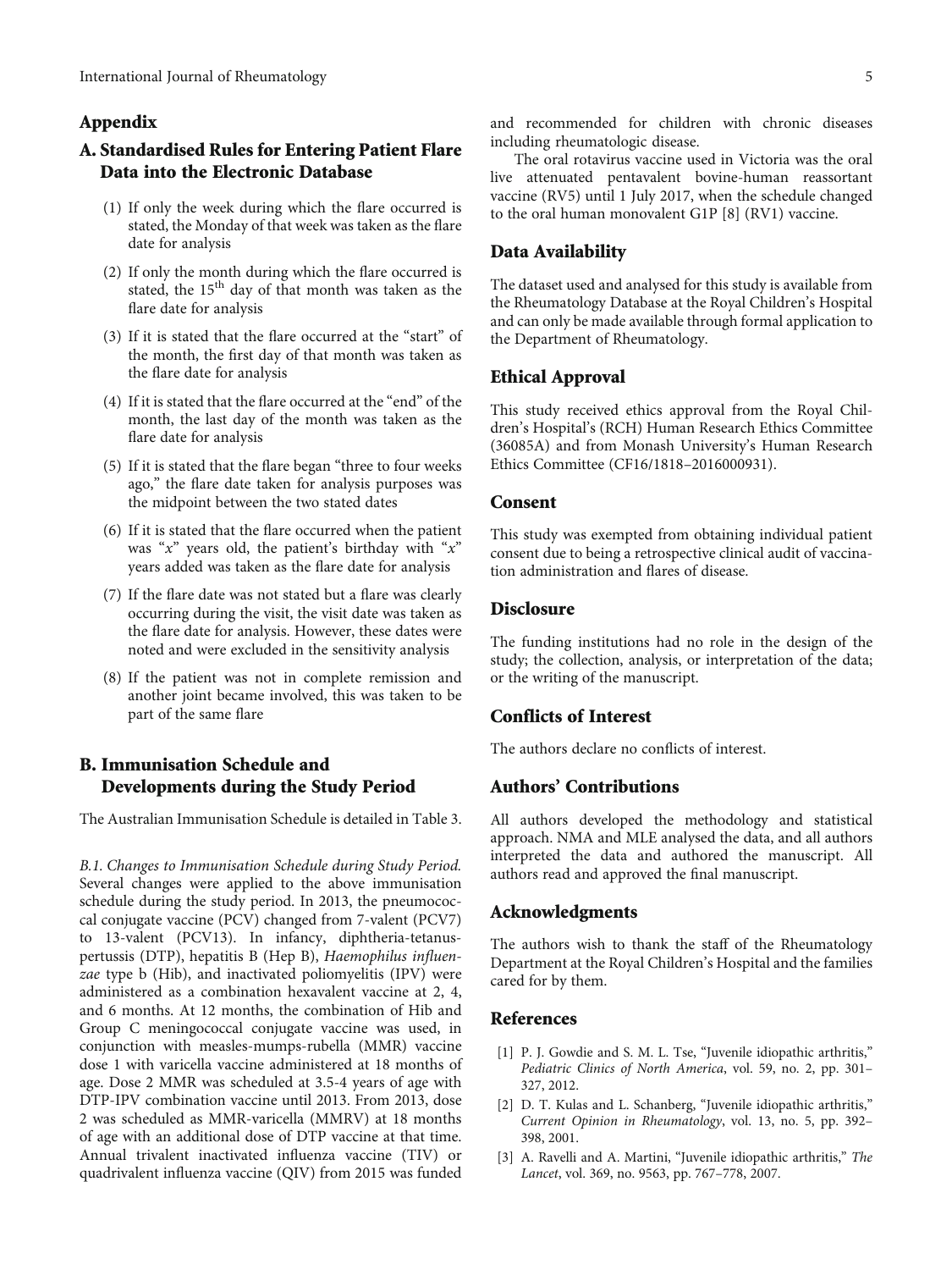- <span id="page-5-0"></span>[4] B. Prakken, S. Albani, and A. Martini, "Juvenile idiopathic arthritis," The Lancet, vol. 377, no. 9783, pp. 2138–2149, 2011.
- [5] J. E. Weiss and N. T. Ilowite, "Juvenile idiopathic arthritis," Rheumatic Disease Clinics of North America, vol. 33, no. 3, pp. 441–470, 2007, vi.
- [6] Ageing AGDoHa, Myths and Realities: Responding to Arguments against Vaccination, A Guide for Providers, Commonwealth of Australia, Australia, 5th edition, 2013.
- [7] N. W. Crawford and J. P. Buttery, "Adverse events following immunizations: fact and fiction," Paediatrics and Child Health, vol. 23, no. 3, pp. 121–124, 2013.
- [8] Program AGDoHIA, "Immunise Australia Program Australia: Department of Health," 2016, [http://immunise.health.gov.au/](http://immunise.health.gov.au/internet/immunise/publishing.nsf/Content/introduction-ai) [internet/immunise/publishing.nsf/Content/introduction-ai.](http://immunise.health.gov.au/internet/immunise/publishing.nsf/Content/introduction-ai).
- [9] A. Schattner, "Consequence or coincidence?: The occurrence, pathogenesis and significance of autoimmune manifestations after viral vaccines," Vaccine, vol. 23, no. 30, pp. 3876–3886, 2005.
- [10] F. Conti, S. Rezai, and G. Valesini, "Vaccination and autoimmune rheumatic diseases," Autoimmunity Reviews, vol. 8, no. 2, pp. 124–128, 2008.
- [11] K. Davies and P. Woo, "Immunization in rheumatic diseases of childhood: an audit of the clinical practice of British Paediatric Rheumatology Group members and a review of the evidence," Rheumatology, vol. 41, no. 8, pp. 937–941, 2002.
- [12] C. A. A. Silva, M. T. R. A. Terreri, N. E. Aikawa et al., "Prática de vacinação em crianças com doenças reumáticas," Revista Brasileira de Rheumatologia, vol. 50, no. 4, pp. 351–355, 2010.
- [13] N. E. Aikawa, I. L. A. França, A. C. Ribeiro, A. M. E. Sallum, E. Bonfa, and C. A. Silva, "Short and long-term immunogenicity and safety following the 23-valent polysaccharide pneumococcal vaccine in juvenile idiopathic arthritis patients under conventional DMARDs with or without anti-TNF therapy," Vaccine, vol. 33, no. 5, pp. 604–609, 2015.
- [14] S. Borte, U. G. Liebert, M. Borte, and U. Sack, "Efficacy of measles, mumps and rubella revaccination in children with juvenile idiopathic arthritis treated with methotrexate and etanercept," Rheumatology, vol. 48, no. 2, pp. 144–148, 2009.
- [15] M. S. Camacho-Lovillo, A. Bulnes-Ramos, W. Goycochea-Valdivia et al., "Immunogenicity and safety of influenza vaccination in patients with juvenile idiopathic arthritis on biological therapy using the microneutralization assay," Pediatric Rheumatology, vol. 15, no. 1, 2017.
- [16] L. M. Carvalho, F. E. de Paula, R. V. D. Silvestre et al., "Prospective surveillance study of acute respiratory infections, influenza-like illness and seasonal influenza vaccine in a cohort of juvenile idiopathic arthritis patients," Pediatric Rheumatology, vol. 11, no. 1, 2013.
- [17] L. Dell'Era, F. Corona, C. Daleno, A. Scala, N. Principi, and S. Esposito, "Immunogenicity, safety and tolerability of MF59 adjuvanted seasonal influenza vaccine in children with juvenile idiopathic arthritis," Vaccine, vol. 30, no. 5, pp. 936–940, 2012.
- [18] S. Esposito, F. Corona, L. Barzon et al., "Immunogenicity, safety and tolerability of a bivalent human papillomavirus vaccine in adolescents with juvenile idiopathic arthritis," Expert Review of Vaccines, vol. 13, no. 11, pp. 1387–1393, 2014.
- [19] E. Farmaki, F. Kanakoudi-Tsakalidou, V. Spoulou et al., "The effect of anti-TNF treatment on the immunogenicity and safety of the 7-valent conjugate pneumococcal vaccine in children with juvenile idiopathic arthritis," Vaccine, vol. 28, no. 31, pp. 5109–5113, 2010.
- [20] N. Groot, G. Pileggi, C. B. Sandoval et al., "Varicella vaccination elicits a humoral and cellular response in children with rheumatic diseases using immune suppressive treatment," Vaccine, vol. 35, no. 21, pp. 2818–2822, 2017.
- [21] M. W. Heijstek, S. Kamphuis, W. Armbrust et al., "Effects of the Live Attenuated Measles-Mumps-Rubella Booster Vaccination on Disease Activity in Patients With Juvenile Idiopathic Arthritis," JAMA, vol. 309, no. 23, pp. 2449–2456, 2013.
- [22] M. W. Heijstek, G. C. S. Pileggi, E. Zonneveld-Huijssoon et al., "Safety of measles, mumps and rubella vaccination in juvenile idiopathic arthritis," Annals of the Rheumatic Diseases, vol. 66, no. 10, pp. 1384–1387, 2007.
- [23] M. W. Heijstek, M. Scherpenisse, N. Groot et al., "Immunogenicity and safety of the bivalent HPV vaccine in female patients with juvenile idiopathic arthritis: a prospective controlled observational cohort study," Annals of the Rheumatic Diseases, vol. 73, no. 8, pp. 1500–1507, 2014.
- [24] F. Kanakoudi-Tsakalidou, M. Trachana, P. Pratsidou-Gertsi, E. Tsitsami, and V. Kyriazopoulou-Dalaina, "Influenza vaccination in children with chronic rheumatic diseases and longterm immunosuppressive therapy," Clinical and Experimental Rheumatology, vol. 19, no. 5, pp. 589–594, 2001.
- [25] Ö. Kasapçopur, F. Çullu, A. Kamburoðlu-Goksel et al., "Hepatitis B vaccination in children with juvenile idiopathic arthritis," Annals of the Rheumatic Diseases, vol. 63, no. 9, pp. 1128–1130, 2004.
- [26] P. Malleson, J. L. Tekano, D. W. Scheifele, and J. M. Weber, "Influenza immunization in children with chronic arthritis: a prospective study," The Journal of Rheumatology, vol. 20, no. 10, pp. 1769–1773, 1993.
- [27] D. Maritsi, O. Vougiouka, G. Vartzelis et al., "The response to hepatitis a vaccine in children with JIA on immunosuppresive treatment," Pediatric Rheumatology, vol. 12, Supplement 1, 2014.
- [28] D. N. Maritsi, S. E. Coffin, I. Argyri, G. Vartzelis, N. Spyridis, and M. N. Tsolia, "Immunogenicity and safety of the inactivated hepatitis A vaccine in children with juvenile idiopathic arthritis on methotrexate treatment: a matched case-control study," Clinical and experimental rheumatology, vol. 35, no. 4, pp. 711–715, 2017.
- [29] Y. Nerome, H. Akaike, Y. Nonaka et al., "The safety and effectiveness of HBV vaccination in patients with juvenile idiopathic arthritis controlled by treatment," Modern Rheumatology, vol. 26, no. 3, pp. 368–371, 2016.
- [30] C. Ogimi, R. Tanaka, A. Saitoh, and T. Oh-Ishi, "Immunogenicity of influenza vaccine in children with pediatric rheumatic diseases receiving immunosuppressive agents," The Pediatric Infectious Disease Journal, vol. 30, no. 3, pp. 208–211, 2011.
- [31] G. S. Pileggi, C. B. S. de Souza, and V. P. L. Ferriani, "Safety and immunogenicity of varicella vaccine in patients with juvenile rheumatic diseases receiving methotrexate and corticosteroids," Arthritis Care & Research, vol. 62, no. 7, pp. 1034– 1039, 2010.
- [32] C. Sengler, M. Niewerth, T. Kallinich et al., "Survey about tolerance of the  $AS<sub>03</sub>$ -adjuvanted H1N1 influenza vaccine in children with rheumatic diseases," Clinical Rheumatology, vol. 33, no. 1, pp. 137–139, 2014.
- [33] M. Soloshenko, E. Alexeeva, T. Bzarova et al., "FRI0154 the tolerability of vaccination against pneumococcus in children with juvenile idiopathic arthritis," Annals of the Rheumatic Diseases., vol. 76, Supplement 2, 2017.